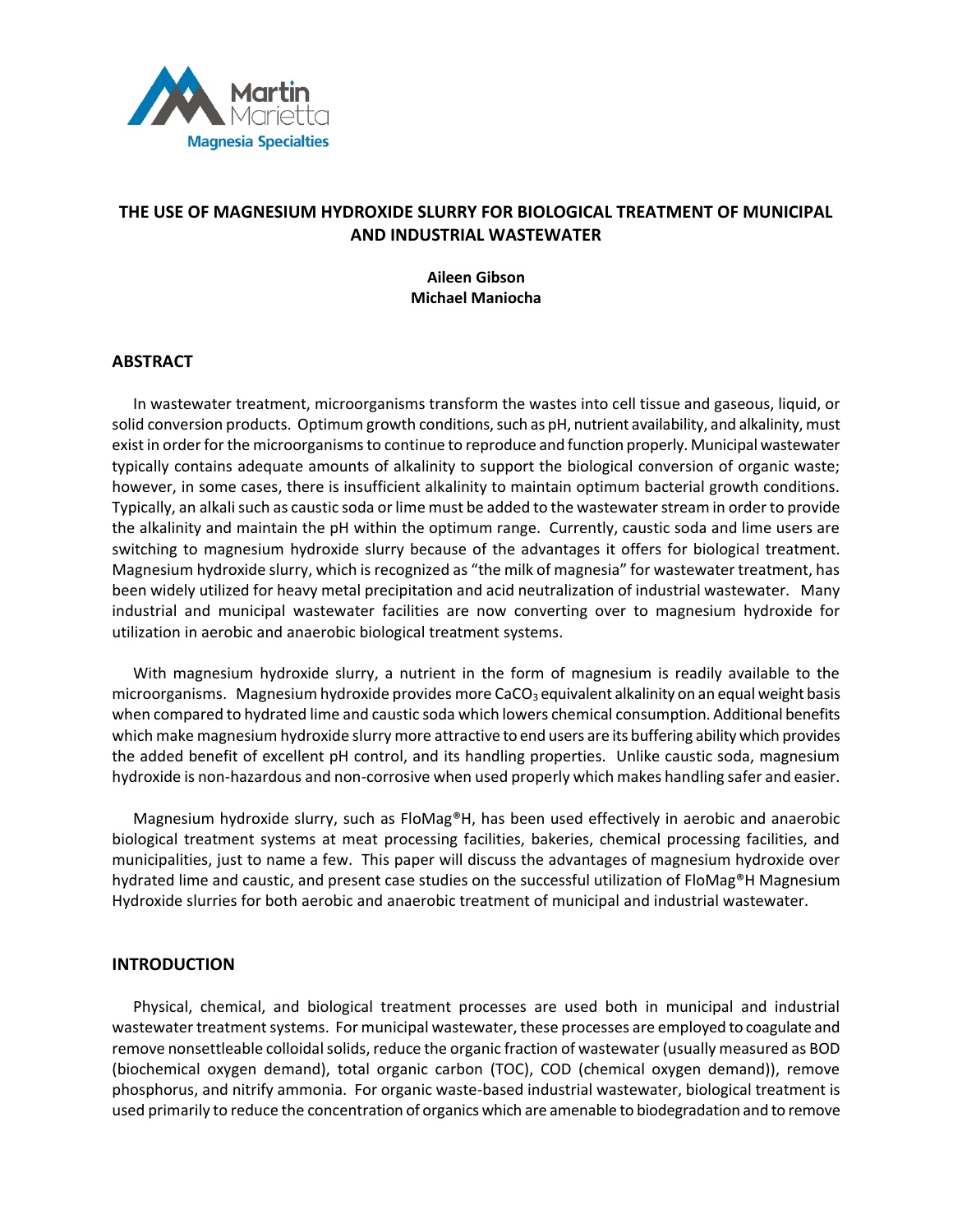inorganic compounds such as heavy metals.

The biological processes are carried out by a variety of microorganisms, principally bacteria, which transform the organic matter in waste into cell tissue and gaseous, liquid, or solid conversion products. Since environmental conditions such as pH and alkalinity have a significant effect on the survival and growth of microorganisms, it is important that optimum conditions are maintained throughout the biological process. Some municipal wastewaters typically contain adequate amounts of alkalinity to support the biological conversion of organic waste. Industrial wastewaters, on the other hand, may not have sufficient alkalinity to sustain optimum bacterial growth. In these cases, alkalinity addition may be necessary in order for the bacteria to function properly. By utilizing magnesium hydroxide slurry for biological treatment, alkalinity and a nutrient supply in the form of magnesium is readily available to bacteria while magnesium hydroxide's buffering ability can provide the added benefit of optimum pH control.

#### **DISCUSSION**

The organic matter present in wastewater can be biologically degraded in the presence or absence of oxygen. In aerobic biological treatment, simple and complex organics are eventually decomposed to water and carbon dioxide in the presence of oxygen. In anaerobic biological treatment, simple organics such as carbohydrates, proteins, alcohols, and acids are decomposed to methane and carbon dioxide in the absence of oxygen.

#### **Aerobic Biological Treatment: Nitrification**

One of the primary pollutants in municipal and food processing wastewasters is ammonia. The *nitrification* process is used to convert the ammonia in the wastewater to nitrate. Nitrification is a two step aerobic biological process utilizing two species of nitrogen converting bacteria. These species of bacteria are most active in the pH range of 7 to 8. At pH 6.1 to 6.2, the microorganisms are seriously inhibited (Martin, Davis, and Chewning, 1991). During the nitrification process hydrogen ions are released and alkalinity is consumed as the acid is neutralized. For oxidation of ammonia, the expression for growth is (Henze, Harremoës, Jansen, and Arvin, 1995):

$$
15 CO2 + 13 NH4+ \rightarrow 10 NO2 + 3 C5H7NO2 + 23 H+ + 4 H2O
$$
 (1)

For every 1.0 mg of ammonia converted to nitrate, 7.14 milligrams (mg) CaCO<sub>3</sub> equivalent are consumed. The generation of acid during ammonia conversion, and the need to maintain the proper pH necessitates alkali addition to the system.

Nitrification of the wastewater is the single largest factor which leads to the consumption of alkalinity. *Alkalinity* can be defined as the ability of a water to neutralize acid or to absorb hydrogen ions. It is the sum of all acid neutralizing bases in the water. In municipal wastewater, there are many factors which contribute to alkalinity. Such factors include the type of dissolved inorganic and organic compounds present in the water, the amount of suspended organic matter in the water, whether the water is strongly or weakly buffered, the presence or absence of free hydroxyl alkalinity, the amount of bicarbonate in the water, the bicarbonate to dissolved CO<sub>2</sub> ratio, and indirectly, the amount of dissolved solids in the water.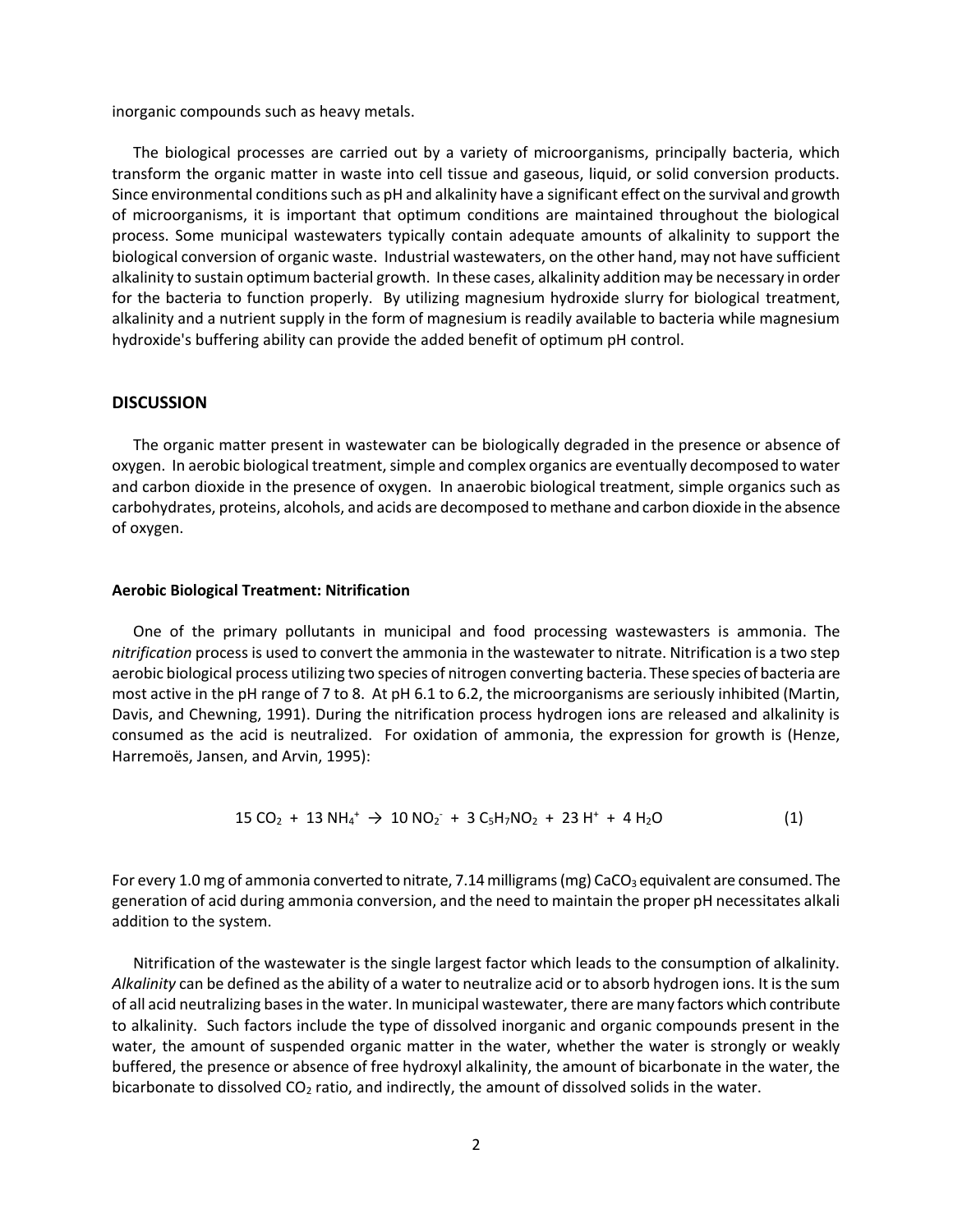The bacteria and other biological entities which play an active role in wastewater treatment are most effective at a neutral to slightly alkaline pH of 7 to 8. In order to maintain these optimum pH conditions for biological activity there must be sufficient alkalinity present in the wastewater to neutralize acids generated by the active biomass during the ammonia conversion process. This ability to maintain the proper pH in the wastewater as it undergoes treatment is the reason why alkalinity is so important to the wastewater industry.

How much alkali is added to the system is dependent on a number of interrelated factors. The amount of alkali added is determined by the amount of pollutants in the incoming waste, the type of treatment that is used in the plant, the amount of natural alkalinity in the influent water, the pH of the influent waste stream, the permitted pH of the effluent discharged from the plant, the number of gallons of waste processed by the plant, and whether the plant denitrifies the effluent prior to final treatment and discharge.

One of the most common alkalis used to provide alkalinity in wastewater treatment is caustic soda. However, magnesium hydroxide has properties which make it a clearly superior product in providing alkalinity and pH control to wastewater treatment systems. Unlike caustic soda and hydrated lime, magnesium hydroxide slurry has extremely low solubility in water which results in the limited production of hydroxyl ions for neutralization. Neutralization takes place as the soluble hydroxyl ions from magnesium hydroxide are consumed by the acid (Martin, Davis, and Chewning, 1991). Additional hydroxyl ions are released as the magnesium hydroxide particle dissolves when more acidity is generated. As a result, magnesium hydroxide provides long lasting alkalinity and better pH control. The chemical properties comparing magnesium hydroxide and other alkalis are summarized in Table 1.

|                                                             | <b>MAGNESIUM</b><br><b>HYDROXIDE</b> | <b>CALCIUM</b><br><b>HYDROXIDE</b> | <b>SODIUM</b><br><b>HYDROXIDE</b> |  |
|-------------------------------------------------------------|--------------------------------------|------------------------------------|-----------------------------------|--|
| <b>TRADE NAME</b>                                           | FloMag <sup>®</sup> H                | Hydrate Lime                       | Caustic Soda                      |  |
| <b>CHEMICAL FORMULA</b>                                     | $Mg(OH)_2$                           | $Ca(OH)_2$                         | <b>NaOH</b>                       |  |
| % SOLIDS                                                    | 62                                   | 34                                 | 50                                |  |
| <b>LBS DRY SOLID PER GALLON</b>                             | 7.965                                | 3.54                               | 6.043                             |  |
| ALKALINITY,<br>LBS CaCO <sub>3</sub> EQUIVALENT PER DRY LB  | 1.68                                 | 1.32                               | 1.23                              |  |
| ALKALINITY,<br>LBS CaCO <sub>3</sub> EQUIVALENT PER DRY TON | 3360                                 | 2640                               | 2460                              |  |
| ALKALINITY,<br>LBS CaCO <sub>3</sub> EQUIVALENT PER GALLON  | 13.38                                | 4.68                               | 7.43                              |  |

**TABLE 1 PROPERTIES OF MAGNESIUM HYDROXIDE vs OTHER ALKALIS**

As can be seen from Table 1, magnesium hydroxide provides 1.68 lbs of CaCO<sub>3</sub> equivalent alkalinity per dry pound as opposed to 1.23 lbs of CaCO<sub>3</sub> equivalent alkalinity per dry pound of caustic soda and 1.32 lbs of CaCO<sub>3</sub> equivalent alkalinity per dry pound of hydrated lime. Magnesium hydroxide provides 37% more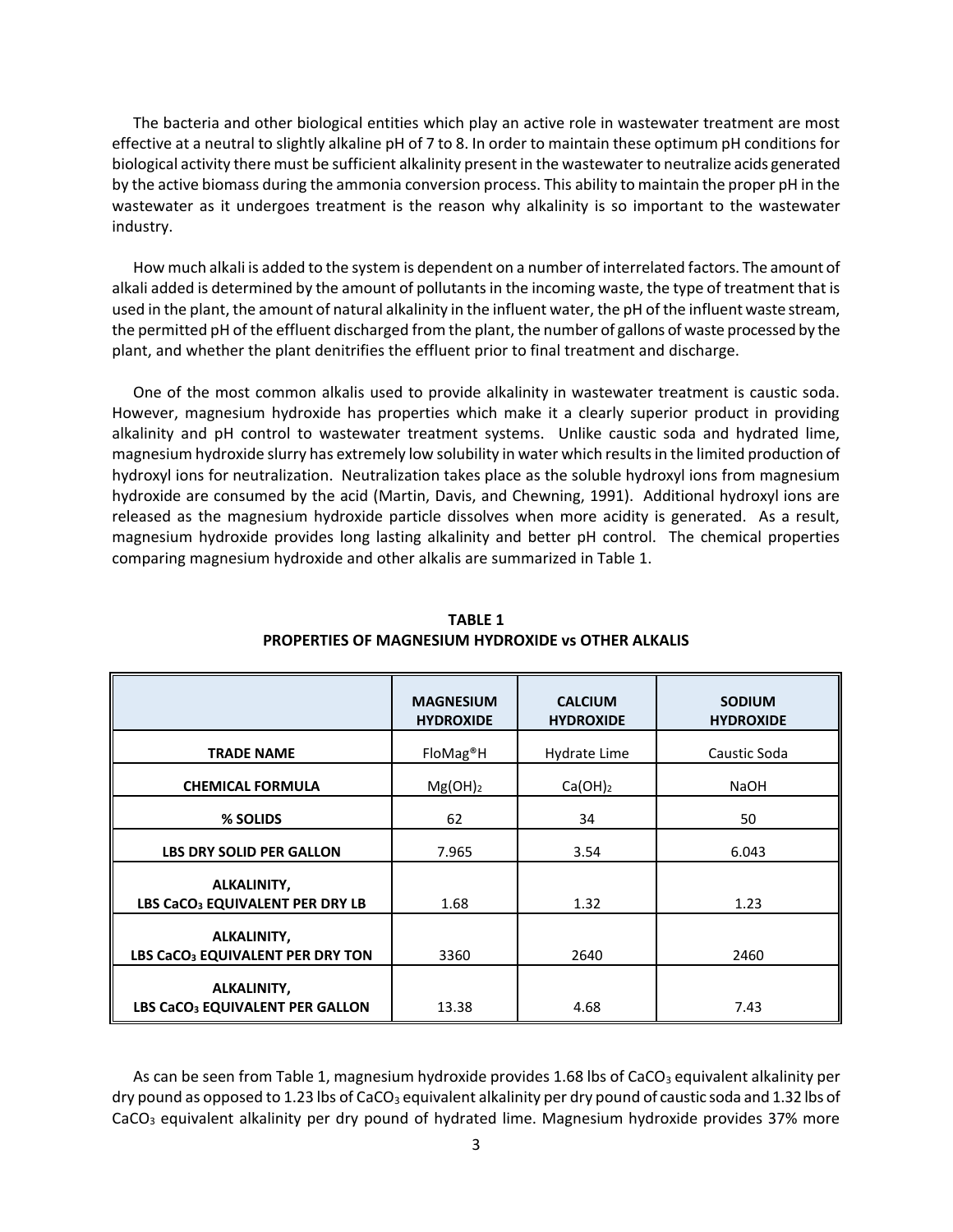alkalinity than caustic soda and 27% more alkalinity than hydrated lime on a per dry pound basis. However, it is on a delivered product basis that magnesium hydroxide demonstrates its superiority to the other alkalis. The data in Table 1 shows the advantages of either FloMag®H over 50% caustic soda and 34% hydrated lime slurry. FloMag<sup>®</sup>H provides 13.38 lbs of CaCO<sub>3</sub> equivalent alkalinity per gallon. Caustic soda delivers only 7.43 lbs of CaCO<sub>3</sub> equivalent per gallon while hydrated lime provides 4.68 lbs of CaCO<sub>3</sub> equivalent per gallon. FloMag®H provides 80% more alkalinity per gallon when compared to caustic soda and 2.9 times more than hydrated lime.

Other benefits of magnesium hydroxide slurry are that it buffers to a pH of about 9.0, is much safer to handle than caustic soda, and does not scale equipment like hydrated lime. These benefits combined make magnesium hydroxide slurry superior to caustic soda and hydrated lime when selling into the wastewater treatment industry. Municipal wastewater treatment plants that are currently using caustic soda and hydrated lime to provide alkalinity during nitrification would be good candidates for conversion to magnesium hydroxide.

# **Anaerobic Biological Treatment**

Biological degradation of organic matter can also be achieved anaerobically (in the absence of oxygen). The most common anaerobic process utilized for the treatment of wastewater is the *anaerobic digestion* process.

In anaerobic digestion, bacteria are used to convert colloidal and dissolved carbonaceous organic matter into methane, carbon dioxide, hydrogen sulfide, ammonia, and cellular materials. Anaerobic digestion is a two-stage process in which complex organic substances are first converted into simple organic acids or volatile acids (*acetogenesis)* and then converted to methane and carbon dioxide (*methanogenesis)* (Osborn, 1992):

# **Stage 1**: *Acetogenesis*

| Complex  | Acid forming | Simple        | More acid        |
|----------|--------------|---------------|------------------|
| organics | bacteria     | organic acids | forming bacteria |

# **Stage 2**: *Methanogenesis*

| Simple        | + Methane        | $\rightarrow$ | Methane                | + More methane   | + Other end |
|---------------|------------------|---------------|------------------------|------------------|-------------|
| organic acids | forming bacteria |               | gas (CH <sub>4</sub> ) | forming bacteria | products    |

The general anaerobic transformation of organic matter into stable end products can also be described as follows:

 bacteria Organic + H<sub>2</sub>O + nutrients  $\rightarrow$  new + resistant + CO<sub>2</sub> + CH<sub>4</sub> + NH<sub>3</sub> + H<sub>2</sub>S + heat matter and cells organic matter and the control of the control of the control of the control of the control of the control of the control of the control of the control of the control of the control of the control of the control of the control of t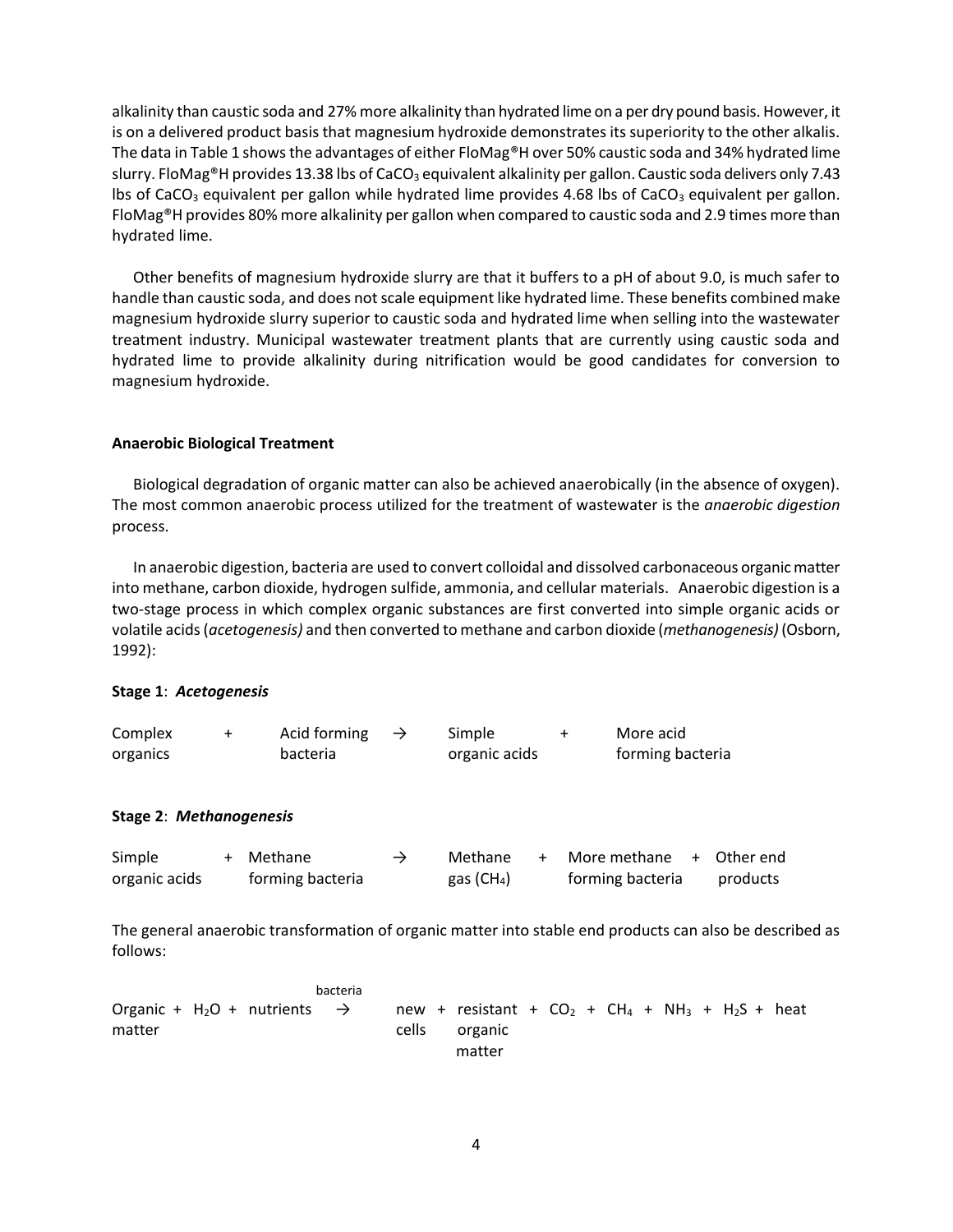The acetogenesis steps can proceed over a broad range of environmental conditions such as pH and temperature. However, the methane-forming bacteria in the methanogenesis stage are more sensitive to environmental conditions such as pH, temperature, and inhibitory compounds than are the acid-forming bacteria. Since the growth rate of methanogenic bacteria is lower than the acid-forming bacteria, it would take more time for the methanogenic bacteria to recover from inhibition or shock conditions than it would for the acid-forming bacteria. For these reasons, the methane-forming bacteria are the key bacteria in anaerobic digestion.

 Generally, the optimum pH for methane-forming bacterial growth lies between 6.5 and 7.5 (Metcalf and Eddy, 1991). The lower the pH and the longer the pH is maintained at that level, the more likely an upset can occur. It is very important that the pH be maintained above 6.5 and that sufficient alkalinity is present to ensure that the pH will not drop below this point. As a result, an alkali such as magnesium hydroxide slurry can be introduced into the digester to neutralize any excess acid that can not be consumed by the methane-forming bacteria.

Methane-forming bacteria are considered to be the most sensitive to toxicity of all the microorganisms involved in the anaerobic digestion process. However, like most microorganisms, they can still tolerate a wide variety of toxicants. Substances which stimulate and inhibit the growth of methane-forming bacteria are listed below in Table 2 (Cook and Boening, 1987):

| <b>Species</b> | <b>Stimulatory</b><br><b>Concentration (ppm)</b> | <b>Moderately Inhibitory</b><br><b>Concentration (ppm)</b> |  |  |
|----------------|--------------------------------------------------|------------------------------------------------------------|--|--|
| Sodium         | 100-200                                          | 3500 - 5500                                                |  |  |
| Potassium      | 200-400                                          | $2500 - 4500$                                              |  |  |
| Calcium        | 100-200                                          | $2500 - 4500$                                              |  |  |
| Magnesium      | 75-150                                           | 1000 - 1500                                                |  |  |

**TABLE 2**

If the moderately inhibitory concentrations are present in the waste stream, the methane-forming bacteria will not be able to function resulting in septic conditions within the anaerobic digester. For example, if the magnesium level rises above 1000 ppm, bacterial growth will be inhibited; however, based on the stoichiometry for acid neutralization, the magnesium dosages should fall well below the moderately inhibitory concentration as seen in Table 2.

The following are case studies where magnesium hydroxide successfully replaced caustic soda or hydrated lime for biological treatment at industrial and municipal wastewater treatment facilities.

#### **CASE STUDY 1: Activated Sludge and Nitrification Processes at a Meat Processing Plant**

At this meat processing plant, approximately 1.3 million gallons per day of wastewater containing fatty tissue, oils, and animal scraps are treated aerobically in a complete-mix activated sludge (CMAS) tank. All the contents in the tank are mixed using diffused air for vigorous agitation. Single-stage nitrification is employed in this system to convert the ammonia to nitrates. Sufficient alkalinity must be provided and the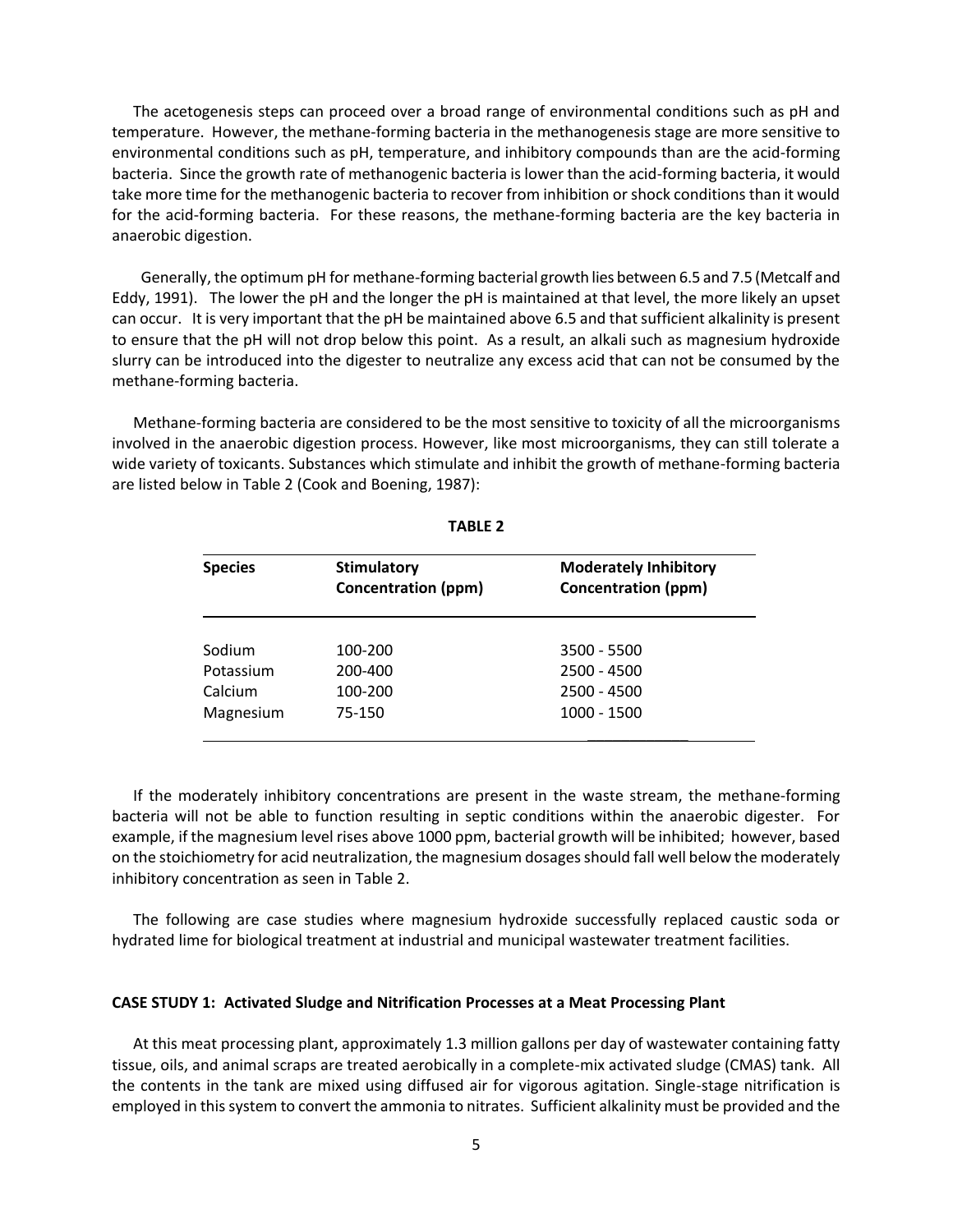pH must be maintained at 6.5 to 7.0 in order to support bacterial growth. After nitrification, the bacteria is clarified in a sedimentation tank and the supernatant is disinfected and subsequently discharged.

Previously, this facility consumed 200 gallons a day of 50% caustic soda in the CMAS system. After switching to Martin Marietta's Magnesium Hydroxide Slurry, their alkali consumption was reduced to approximately 100 gallons a day of magnesium hydroxide slurry giving the facility an economic advantage. Since there was a 1.3 day retention time in the CMAS and sufficient agitation was provided, magnesium hydroxide slurry was ideal. Magnesium hydroxide was able to maintain pH and satisfy the 90 ppm alkalinity needed for the nitrifying bacteria. This customer consumed one truckload of magnesium hydroxide slurry per month.

#### **CASE STUDY 2: Anaerobic Digestion at a Bakery**

This bakery processes 75,000 gallons per day of wastewater containing flour, yeast, and other organic ingredients at their wastewater treatment plant. In their treatment process, they used 75 gallons of 50% caustic soda to raise the pH of the waste stream to 7.0 prior to biological treatment in two anaerobic digesters in series. The pH within the digesters was maintained at pH 7.0 with caustic soda in order to nurture the growth of the methane-forming bacteria.

The facility often overshot the optimum pH of 7.0 when utilizing caustic soda in their system and as a result, caused adverse effects on the methane-forming bacteria which led to septic conditions. After switching to FloMag®H, the bakery found that FloMag®H was safer to handle and provided better pH control in their system with no cases of overshooting pH. In addition, less alkali was consumed since only 61 gallons of FloMag®H were required compared to 75 gallons of caustic soda. This magnesium hydroxide dosage imparted approximately 270 ppm of magnesium into the digestion process which was well below the range to cause bacterial growth inhibition. To date, the bakery is still using FloMag®H in their anaerobic digester.

#### **CASE STUDY 3: Nitrification at a Municipal Wastewater Treatment Plant**

Currently, this municipal wastewater treatment plant treats 13 - 14 million gallons a day of wastewater. Their wastewater treatment system as seen in Figure 1 consists of a nitrification/denitrification stage for ammonia removal.

Due to low influent alkalinity, alkali addition was necessary for the nitrification process and for pH adjustment. Before switching to Martin Marietta's Magnesium Hydroxide Slurry, the municipality utilized slaked lime and eventually caustic soda for supplemental alkalinity in the nitrification basin and pH control for the effluent. With lime, the municipality found its handling to be operator intensive due to cleaning of scaled equipment and caking in the feed bins. With caustic soda, handling of this corrosive chemical was always a safety issue. High pH excursions were frequent when using caustic soda which was detrimental to the bacteria in the nitrification basin and a violation of the municipality's discharge pH limit of 6.0 to 9.0. However, with magnesium hydroxide, the municipality achieved better pH control and was less likely to exceed their pH discharge limit. Since magnesium hydroxide is non-toxic and non-corrosive, handling was safer and easier which made magnesium hydroxide the more attractive alkali. This municipality uses one ton per year (dry solids basis) of magnesium hydroxide slurry in their biological treatment system for nitrification and pH adjustment.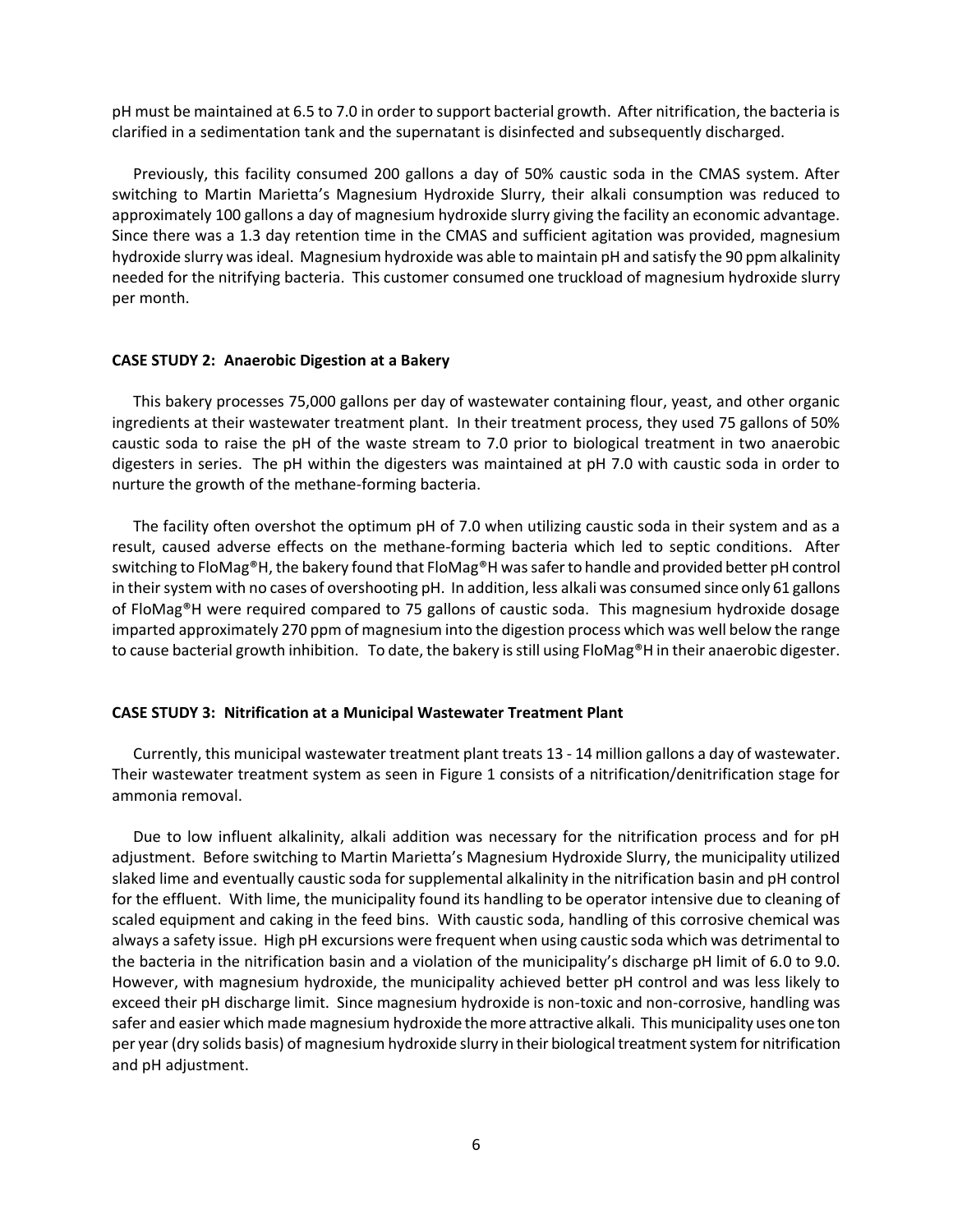#### **FIGURE 1. MUNICIPAL WASTEWATER TREATMENT PROCESS**



#### **CONCLUSIONS**

For biological wastewater treatment systems, particularly nitrification and anaerobic digestion, magnesium hydroxide slurry is the ideal replacement for caustic soda and hydrated lime. For both aerobic and anaerobic processes, magnesium hydroxide slurry provides the following advantages over the alkalis:

- $\triangleright$  Supplies more alkalinity per gallon than caustic soda and hydrated lime which means less magnesium hydroxide slurry is needed to treat the same wastewater as caustic soda and hydrated lime.
- $\triangleright$  Buffers to a moderately alkaline pH of 9.0, even with an over-addition. With this buffering ability, the pH can be better controlled making pH excursions less likely to occur.
- $\triangleright$  Safer to handle than caustic soda and hydrated lime since it is non-corrosive and non-toxic when used properly.
- $\triangleright$  Provides soluble Mg for cellular respiration.
- $\triangleright$  Does not cause scaling. Unlike hydrated lime, magnesium hydroxide slurry does not cause scaling in equipment which necessitates frequent cleaning and maintenance.
- $\triangleright$  Due to lower solubility than caustic soda and hydrated lime, magnesium hydroxide slurry provides long lasting alkalinity.